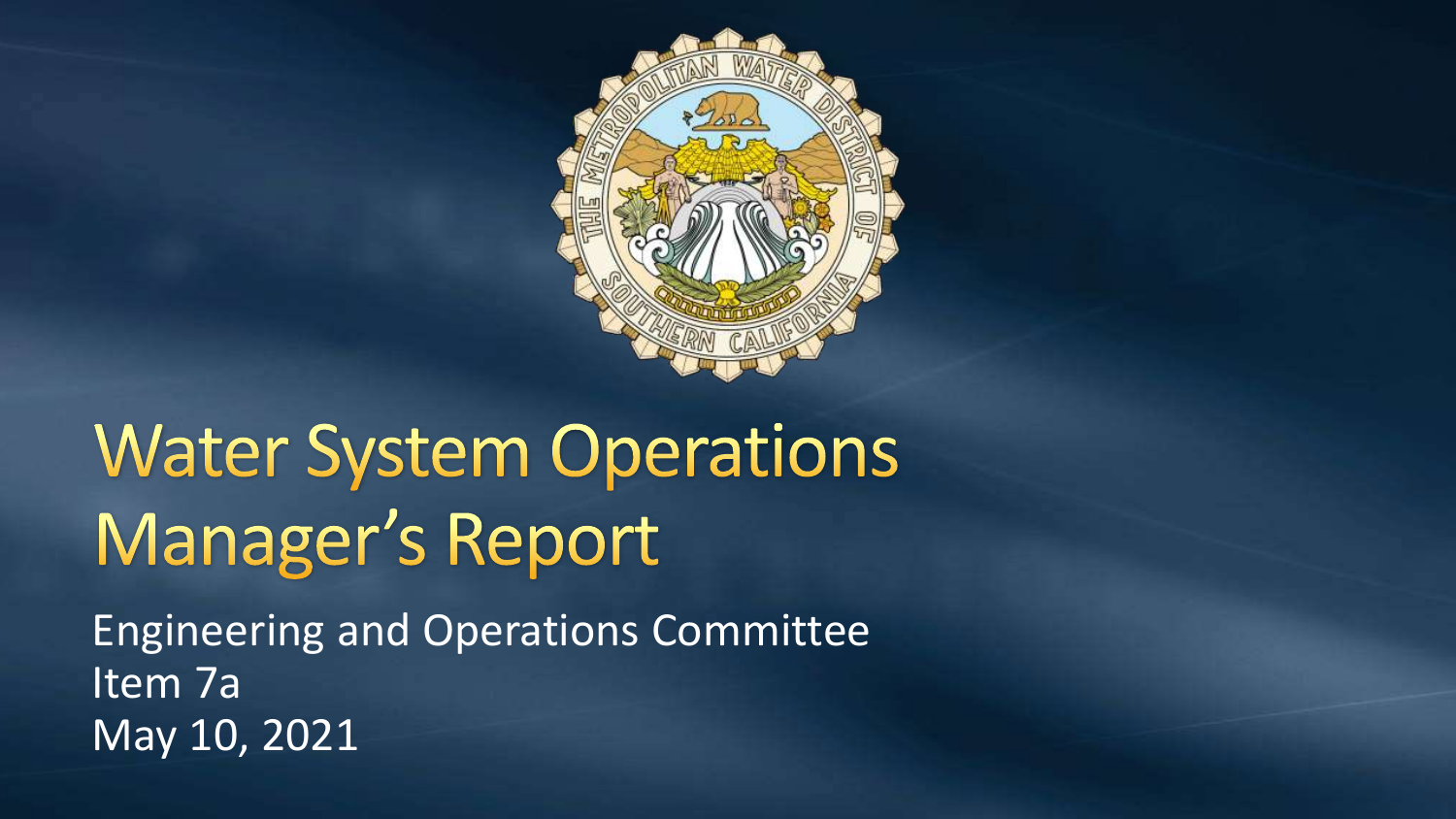# **Current Operational Conditions**

- 2021 SWP Allocation is 5%
- **SWP blend targets are 0% at Weymouth, Diemer, and Skinner** plants
- **CRA** is at 8-pump flow
- **Managing storage based on WSDM principles**

April 2021 deliveries of 137 TAF were 48 TAF higher than April 2020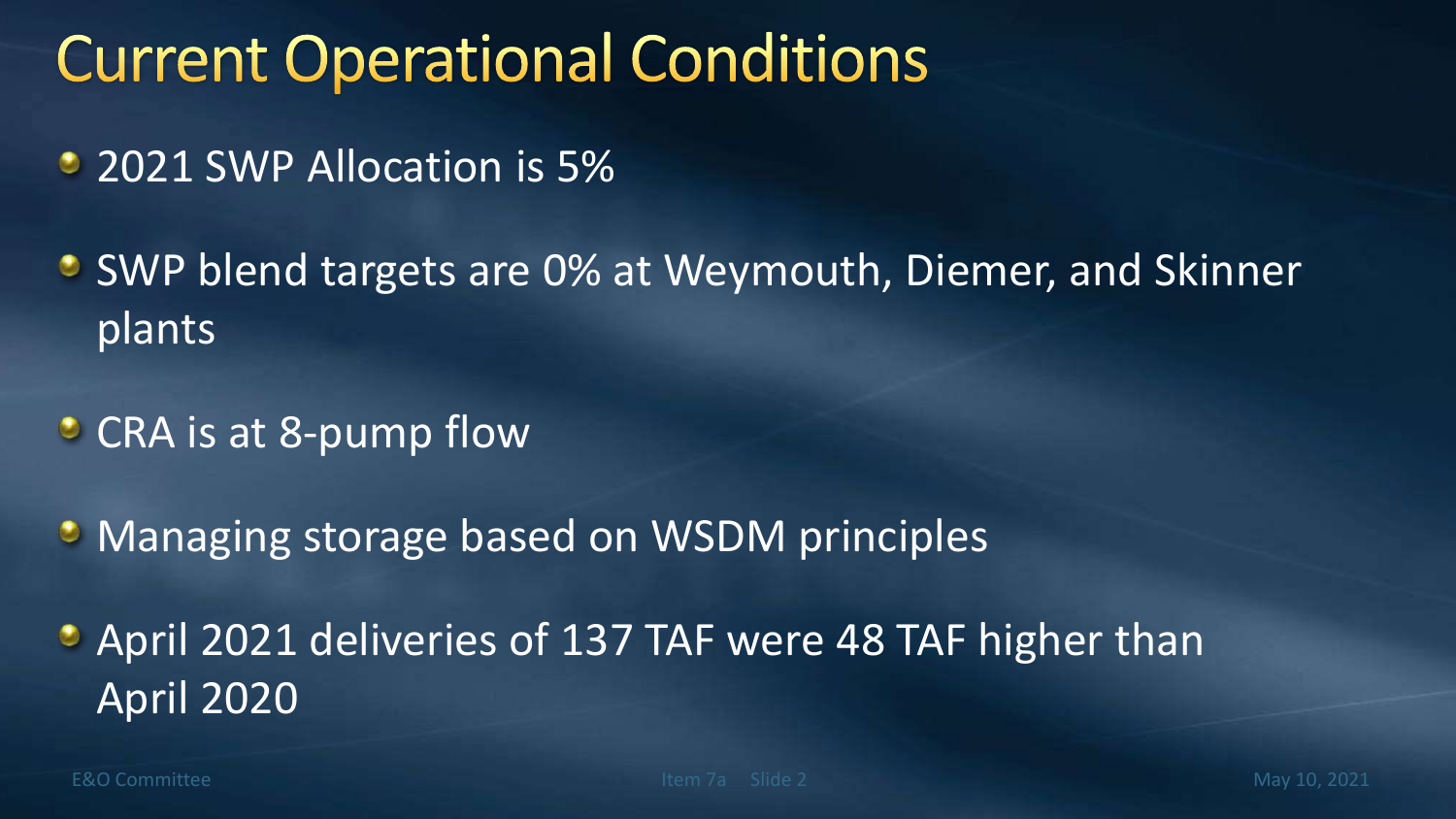# **Ensuring Continued System Reliability**

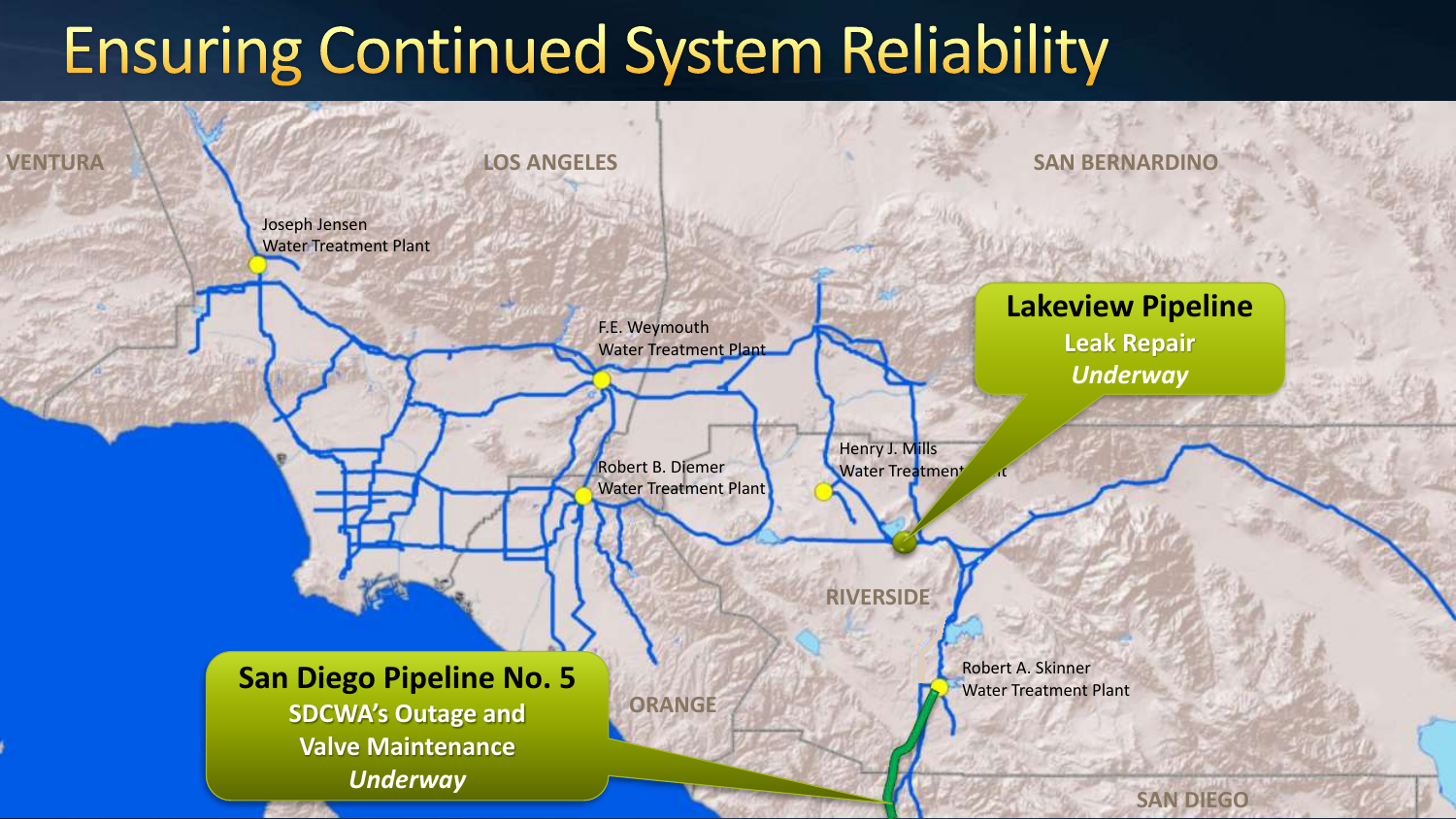### Lakeview Pipeline Leak Repair

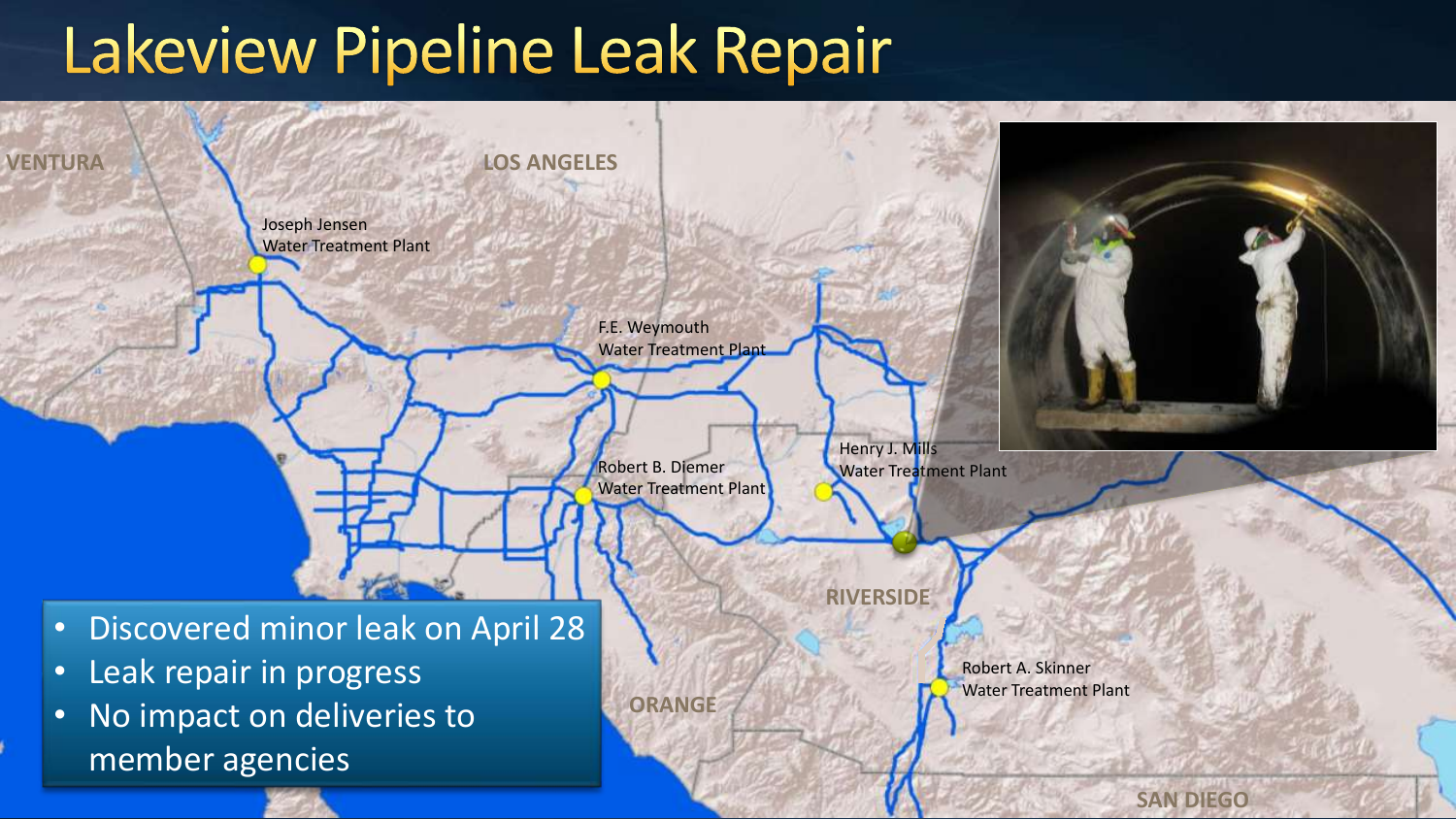#### **Maximizing Reliability: Extraordinary Drought Actions** Delivering DVL Water to Mills Plant



Supply Mills plant demands from DVL (starting mid-May)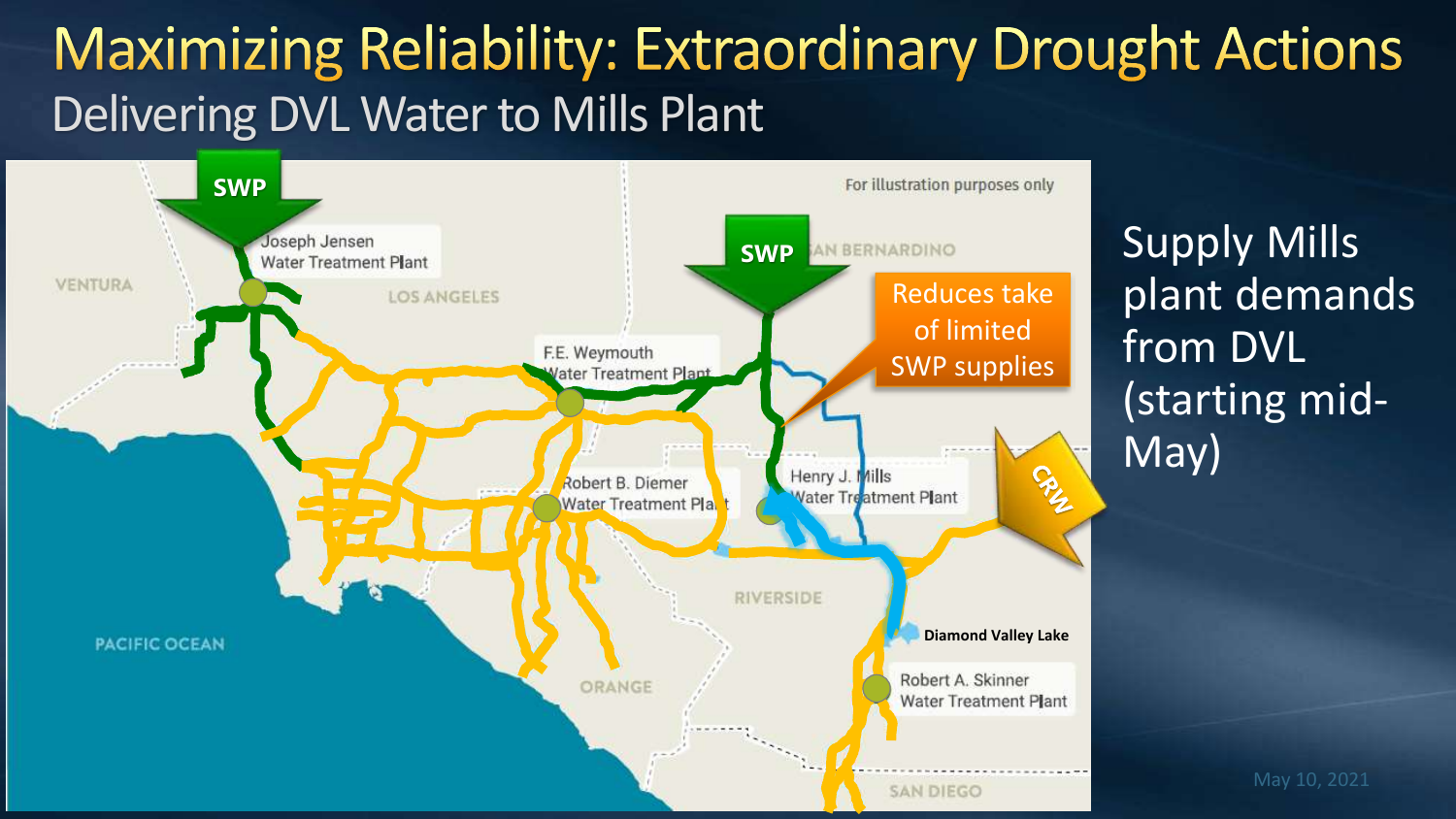# **Reporting Injuries to Cal/OSHA**

- **Metropolitan maintains a goal of zero injuries**
- "Serious Injuries" are immediately reported to Cal/OSHA per regulation
	- *Reportable* injuries involve inpatient hospitalization other than for observation or diagnostic testing
	- Other injuries may be *recordable* (e.g., days away from work, medical treatment beyond first aid)
- An injury could be deemed *reportable* at a later date (based on severity) and would be reported to Cal/OSHA at that time
- Cal/OSHA is also informed of *recordable* injuries on an annual basis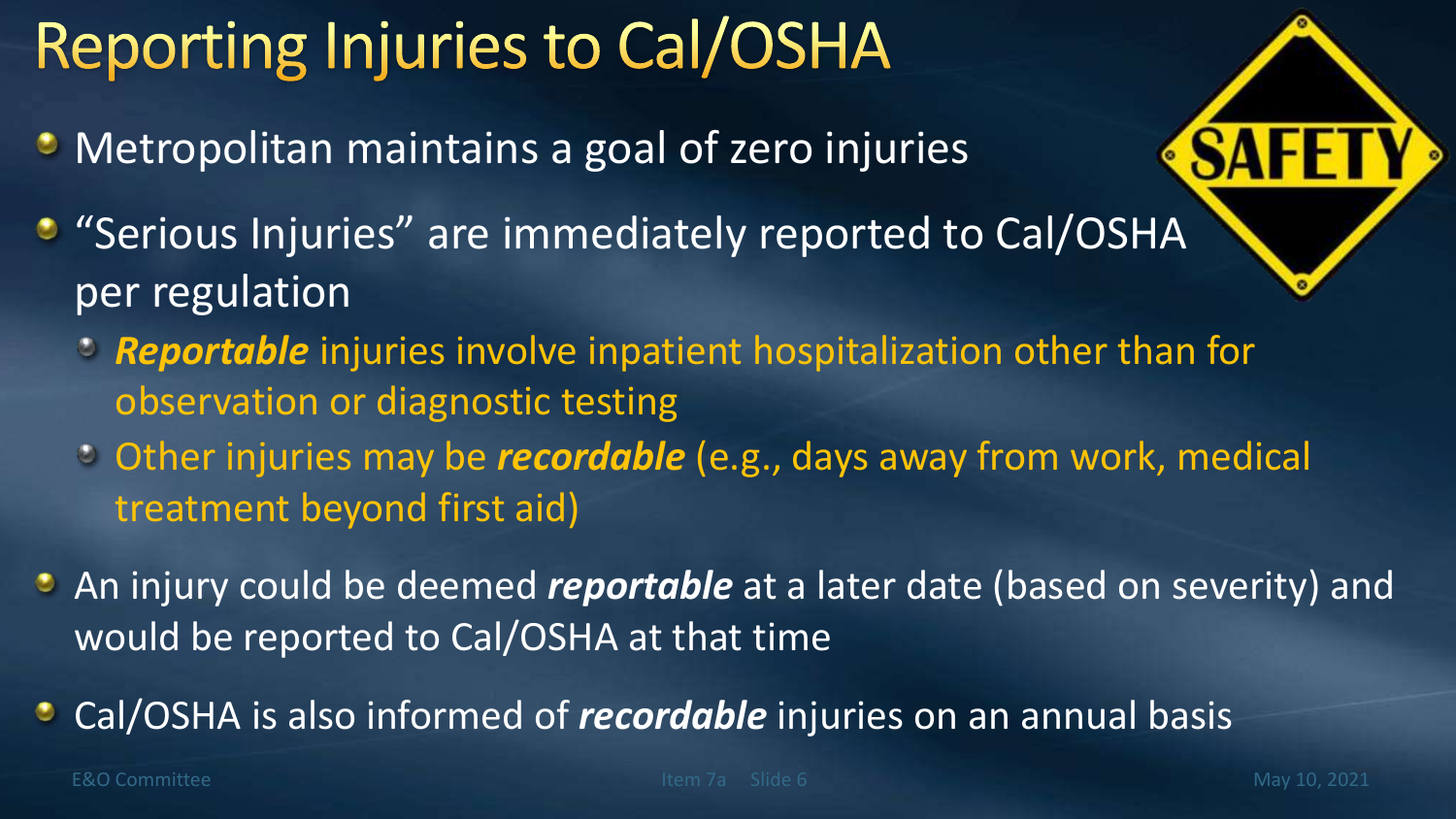### **Reporting Injuries at Metropolitan**

- **Injuries are reported in Metropolitan's Incident Reporting System**
- Cal/OSHA *reportable* injuries are discussed with Metropolitan Board Employee hand injury at Lake Mathews shutdown reported at April E&O
	- **Eirst Cal/OSHA reportable injury in over four years**
- Recent example of employee lower leg injury during Perris facilities shutdown is recordable, but not Cal/OSHA reportable
- **Injury rates and other safety metrics reported annually during** Metropolitan's Health and Safety Program Update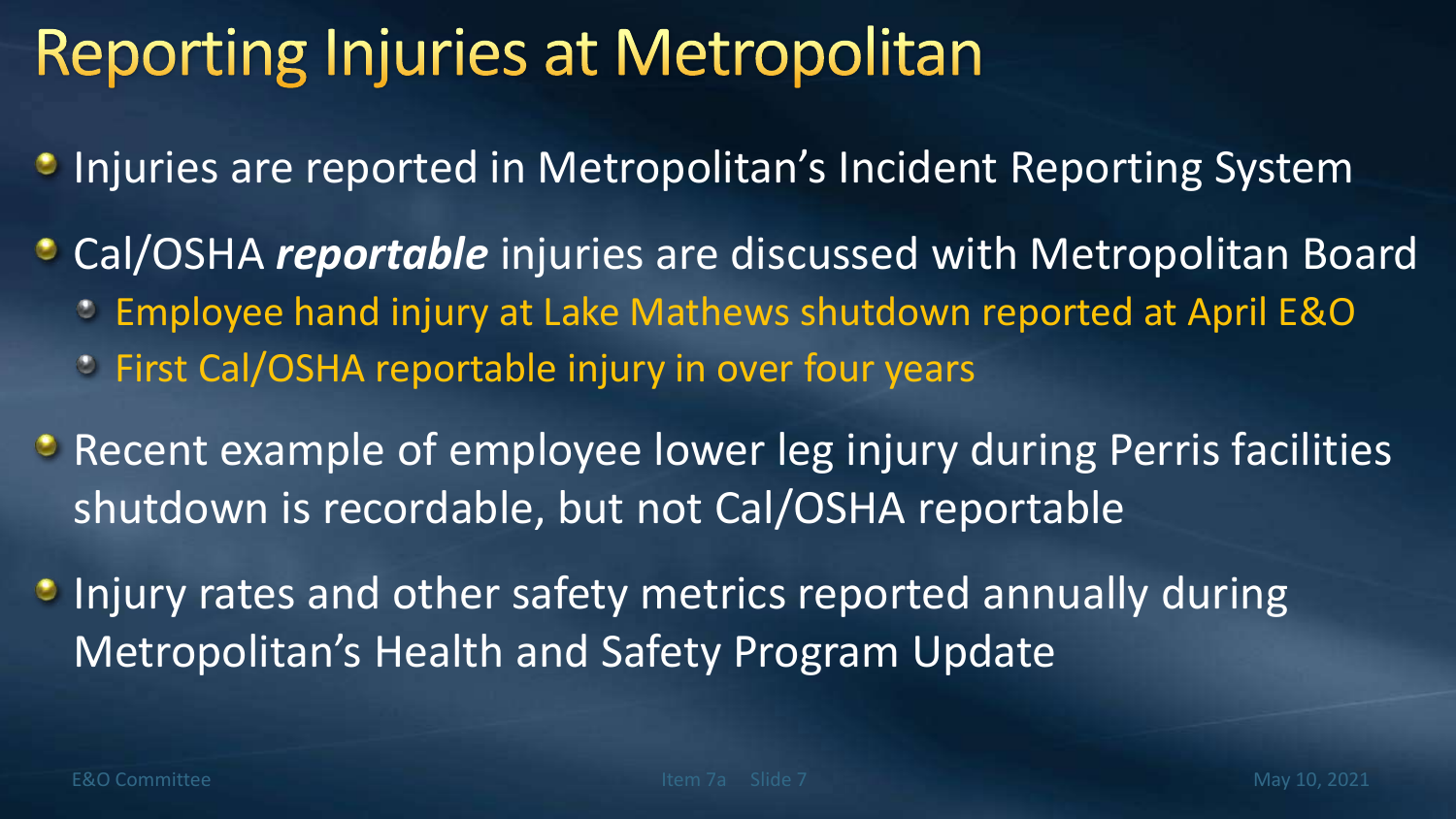# **Tracking Metropolitan's Injury Rate**